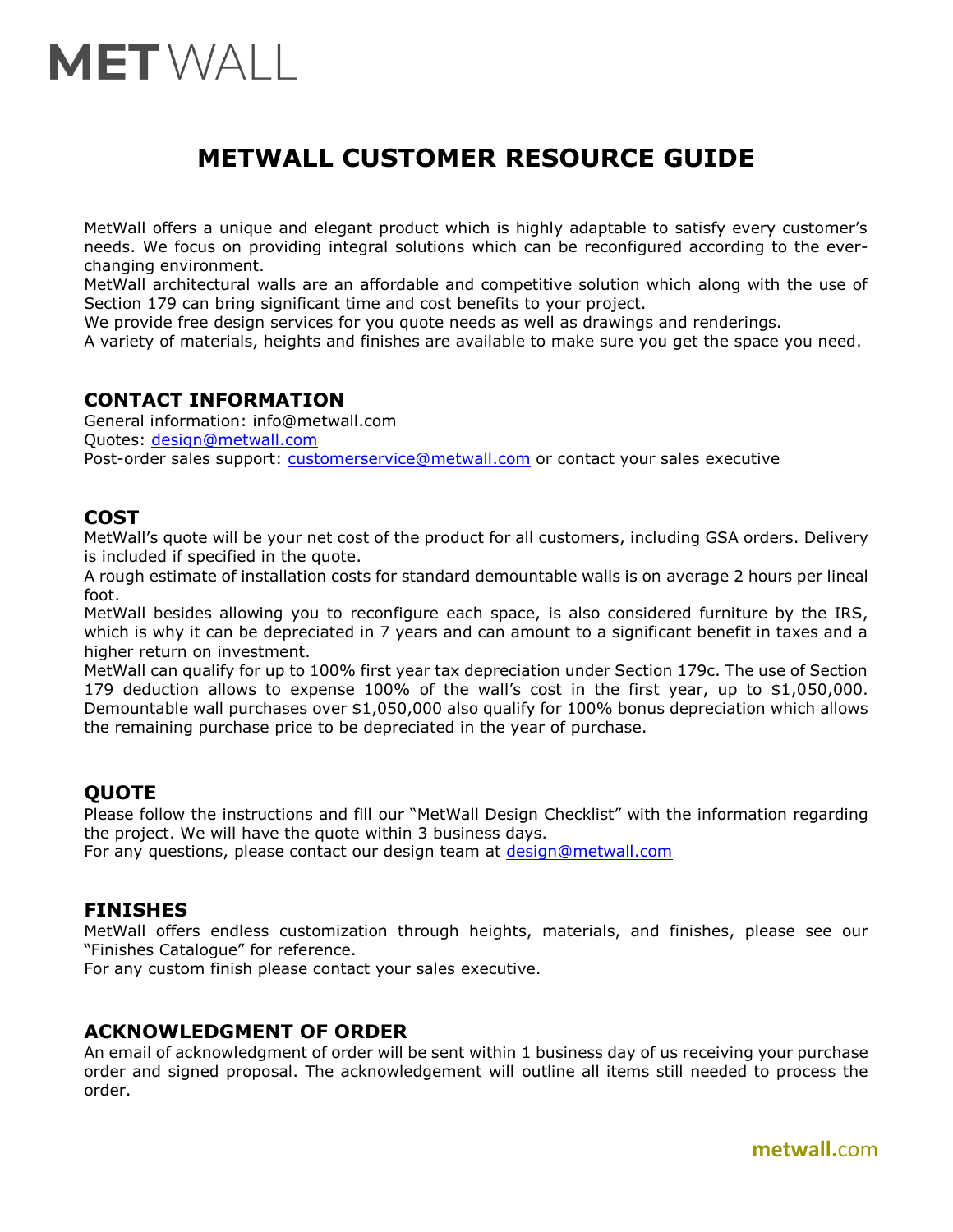

We'll start with the develop of the engineering drawings once we receive the signed proposal, and they will be sent for approval within 5 business days.

All drawings will be drawn according to the measurements the client provided. Metwall is not responsible for any variation in such measurements, which can lead to problems in the project's execution.

#### **ORDER PROCESS**

It is essential that we have the following documents before the order can be processed:

- Signed quote
- Signed engineering drawings
- Filled out and signed "Purchase Order Information" document

All finishes must be defined prior, and the advance payment must have been received. Manufacture and lead time for orders entered Monday-Thursday will begin on Friday.

#### **SHIPPING**

MetWall quotes the product to be delivered to the dealer's warehouse. If you require special needs, please let your sales executive know. Special shipping may cause additional charges and will be stated in the quote.

#### **INSTALLATION**

The use of trained installation technicians for all MetWall installations is very important to ensure quality and performance, while maintaining product warranty. MetWall can provide installation support before and during install.

#### **GLASS**

We will provide all our customers with a glass measuring guide and can assist before and/or during the measuring of glass.

Once you have the final glass measurements, please send them to us on the drawing of the project being installed.

#### **PAYMENT**

MetWall standard terms of sale are 50% deposit at the time of order, and 50% deposit before delivery. Chase Bank

Account Name: Metrika office furniture Inc. Direct deposits and ACH transactions: Account number 706538771 Routing number 111000614 ONLY for wire transfers use the below routing: Account number 706538771 Routing number 021000021

**metwall.**com